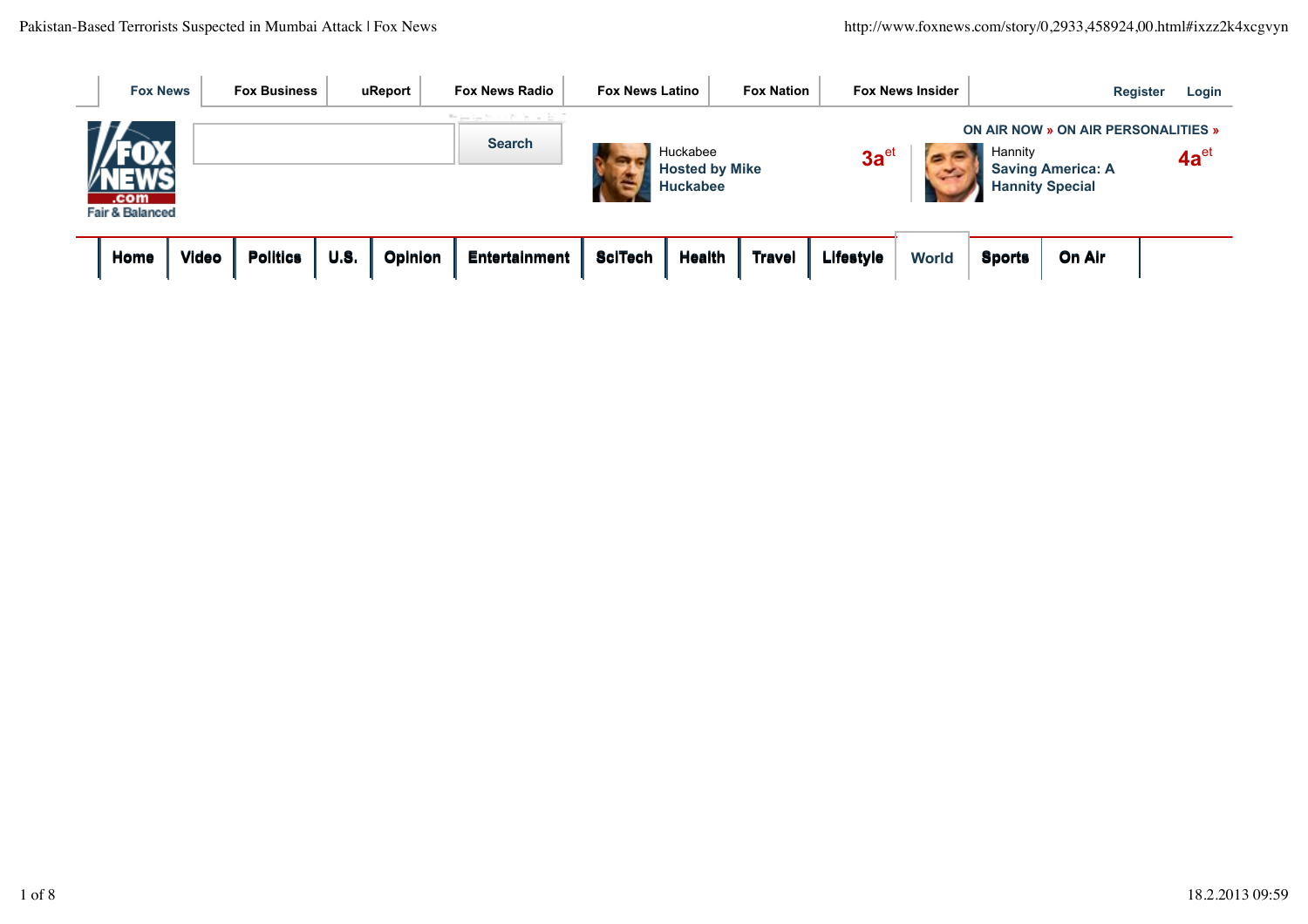# Pakistan-Based Terrorists Suspected in Mumbai Attack

*Published November 28, 2008 FoxNews.com*



Nov. 26: A gunman walks at the Chatrapathi Sivaji Terminal railway station in Mumbai, India.

 **Email Share Tweet**  $|0|$ Like  $\vert$  6

Little is known about the terrorist group that calls itself Deccan Mujahideen and claimed responsibility for the series of attacks Wednesday, in Mumbai, India, that left more than 150 dead, including as many as six Americans.

#### **MORE STORIES**



**Outrage over Indonesian divorce text to teen bride sparks small steps for women's rights**



**Armenia's incumbent president appears headed for easy re-election**



**Official results show Correa winning Ecuador presidential election**



**Libya's struggle to deliver justice and**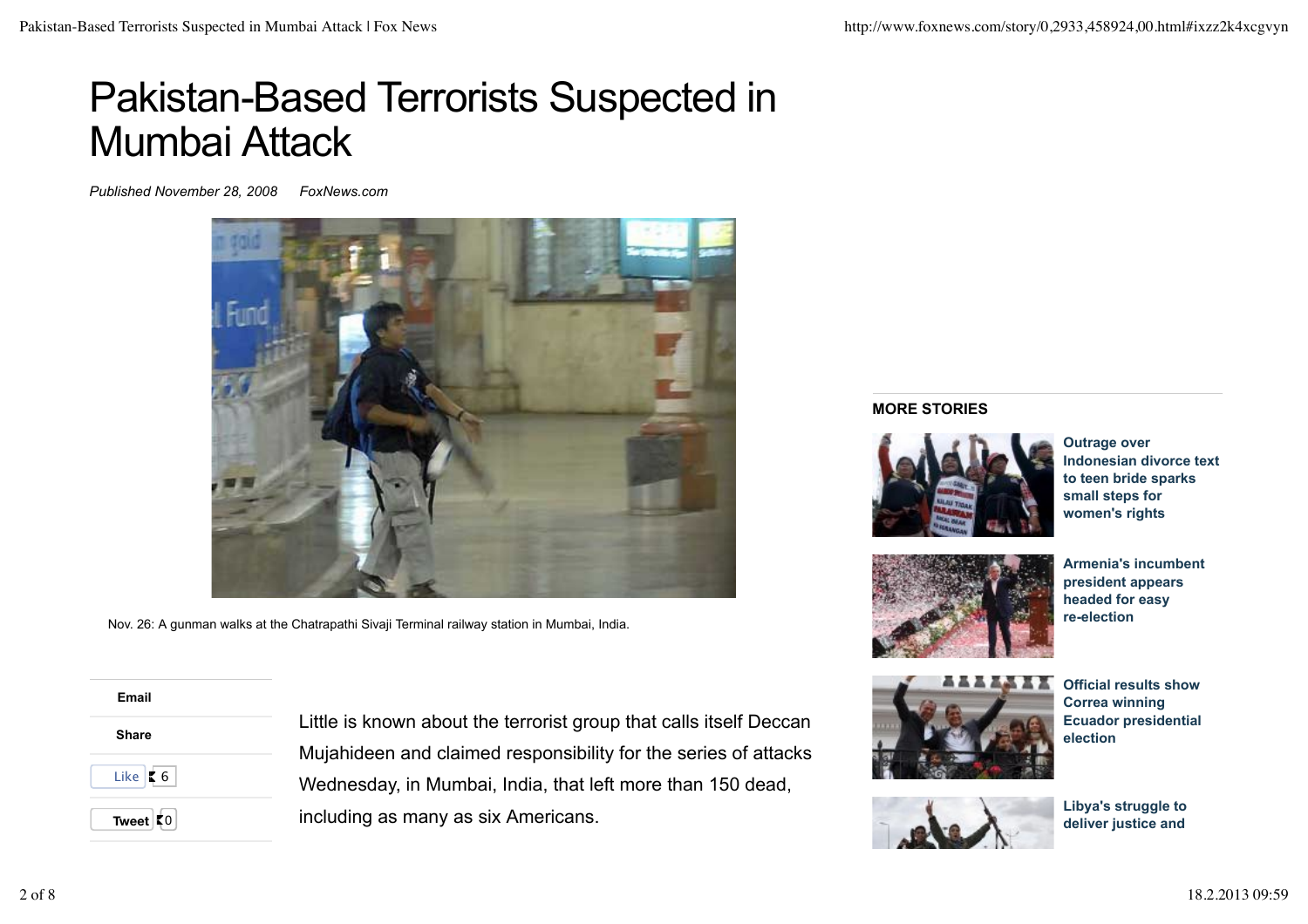#### **Share Share**

So far, most security analysts, intelligence experts and news reports have focused on two potential culprits: Lashkar-e-Taiba, a terrorist group in Pakistan, and Indian Mujahideen, a shadowy organization in India.

Lashkar is the leading contender, a U.S. counterterrorism official told FOX News, though the group denied any role in the attacks.

"Lashkar-e-Taiba strongly condemns the series of attacks in Mumbai ... Lashkar has no association with any Indian militant group," Abdullah Gaznavia, chief spokesman of the group, told Reuters.

Since Lashkar-e-Taiba was founded in 1989 in the Kunar province of Afghanistan, the group has grown into one of the largest and most active terrorist organizations in South Asia, and its fighters have been actively fighting Indian security forces in Kashmir since 1993.

India has accused the group of carrying out deadly explosions in Mumbai in 2003 that killed 55 people and injured 180, as well as an armed raid on India's parliament in 2001 that brought India and Pakistan to the brink of all-out war.



**reconciliation fuels violence and instability**



**Cuban dissident Yoani Sanchez on 3-month world tour after being denied exit permit for years**

**Show More**

# **SEDB - Singapore Sessions**

SingaporeSessions.com Insights on Urban Thoroughfare from Top Experts at Singapore Sessions!

## **The Making of an Eco City**

www.ShannonMay.com Story of transforming Huangbaiyu into China's first eco city.

## **Ortelio Ltd**

ortelio.co.uk Incorporate environmental and social responsibility principles AdChoices<sup>[></sup>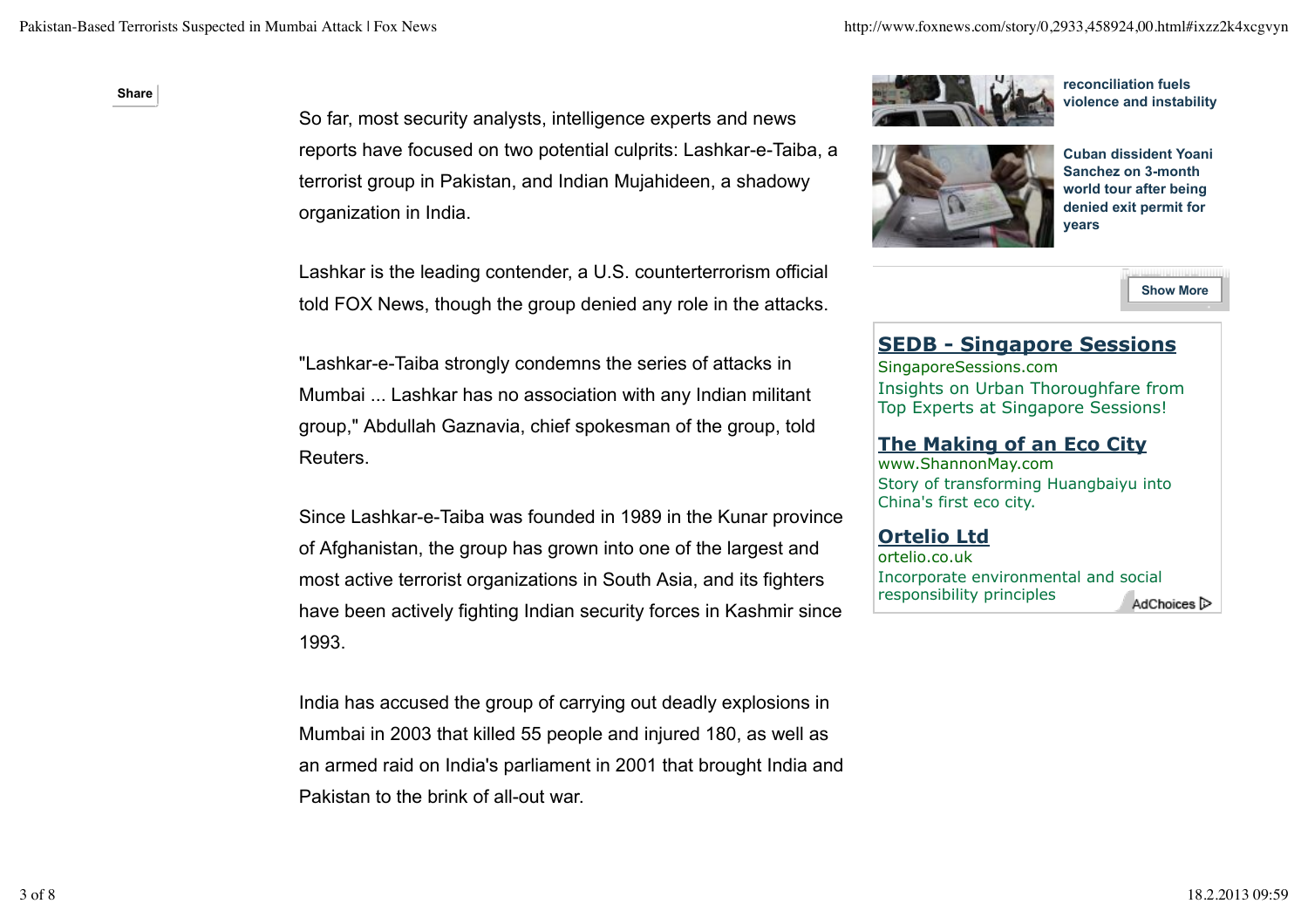But the group has also been accused of carrying out attacks in Pakistan in opposition to the policies of former President Pervez Musharraf, leading to its ban in Pakistan since 2002.

The group is known to operate training camps that have been tolerated by Pakistan's powerful Inter-Services Intelligence (ISI) agency because of their potential use in conflicts against India and in Afghanistan. Lashkar-e-Taiba and Al Qaeda have shared training camps in Pakistan, but no one yet is linking Al Qaeda to the attacks in Mumbai.

A Hindu newspaper reported early Saturday that three of the captured terrorists have confessed to being members of Lashkare-Taiba, with one of the suspects allegedly from Pakistan's Peshawar area, and local media report that one of the captured gunmen was identified as Abu Ismail from Faridkot, Pakistan.

And police reportedly intercepted communications between the terrorists in the Punjab language, which is spoken in Pakistan.

But some believe the group could be related to Indian Mujahideen, which claimed responsibility for serial blasts in Delhi in September that killed 20 people and bombings in Ahmedabad in July, when 45 died. In September, the group warned Indian authorities that Mumbai would be the next target.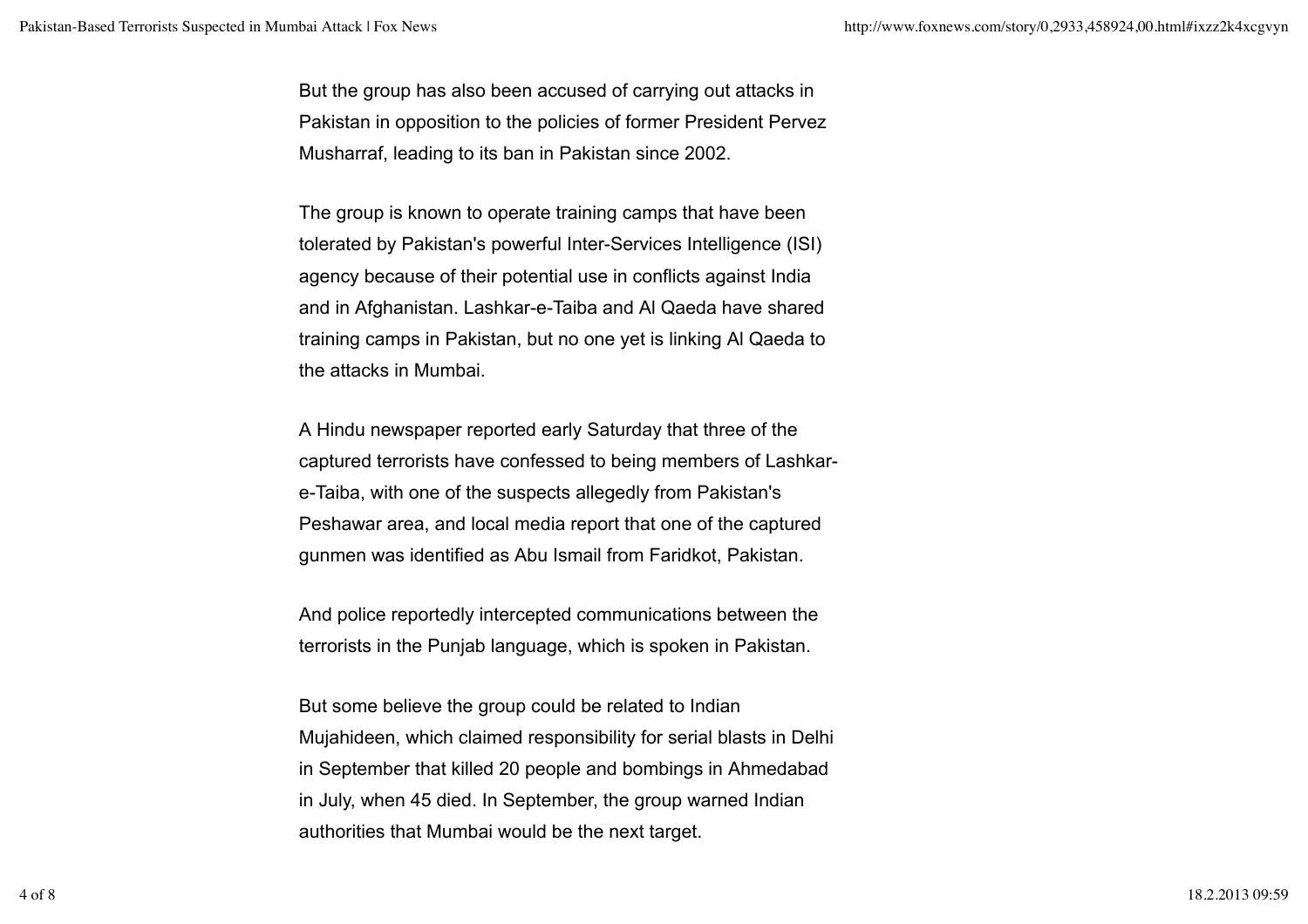India officials believe Pakistanis are behind the attacks.

"According to preliminary information, some elements in Pakistan are responsible for Mumbai terror attacks," Pranab Mukherjee, India's foreign minister, told reporters on Friday in the western city of Jodpur, though he declined to identify the evidence. He added that Pakistan had assured New Delhi it would not allow its territory to be used for attacks against India.

India has long accused Islamabad of allowing militant Muslim groups, particularly those fighting in the disputed Himalayan region of Kashmir, to train and take shelter in Pakistan.

However, with attention focusing on groups with links to Pakistan and the Kashmir region, Husain Haqqani, Pakistan's ambassador to the United States, issued a strong response.

"It is unfair to blame Pakistan or Pakistanis for these acts of terrorism even before an investigation is undertaken," he said. "Instead of scoring political points at the expense of a neighboring country that is itself a victim of terrorism, it is time for India's leaders to work together with Pakistan's elected leaders in putting up a joint front against terrorism."

And earlier Friday, Pakistan's Defense Minister Ahmed Mukhtar